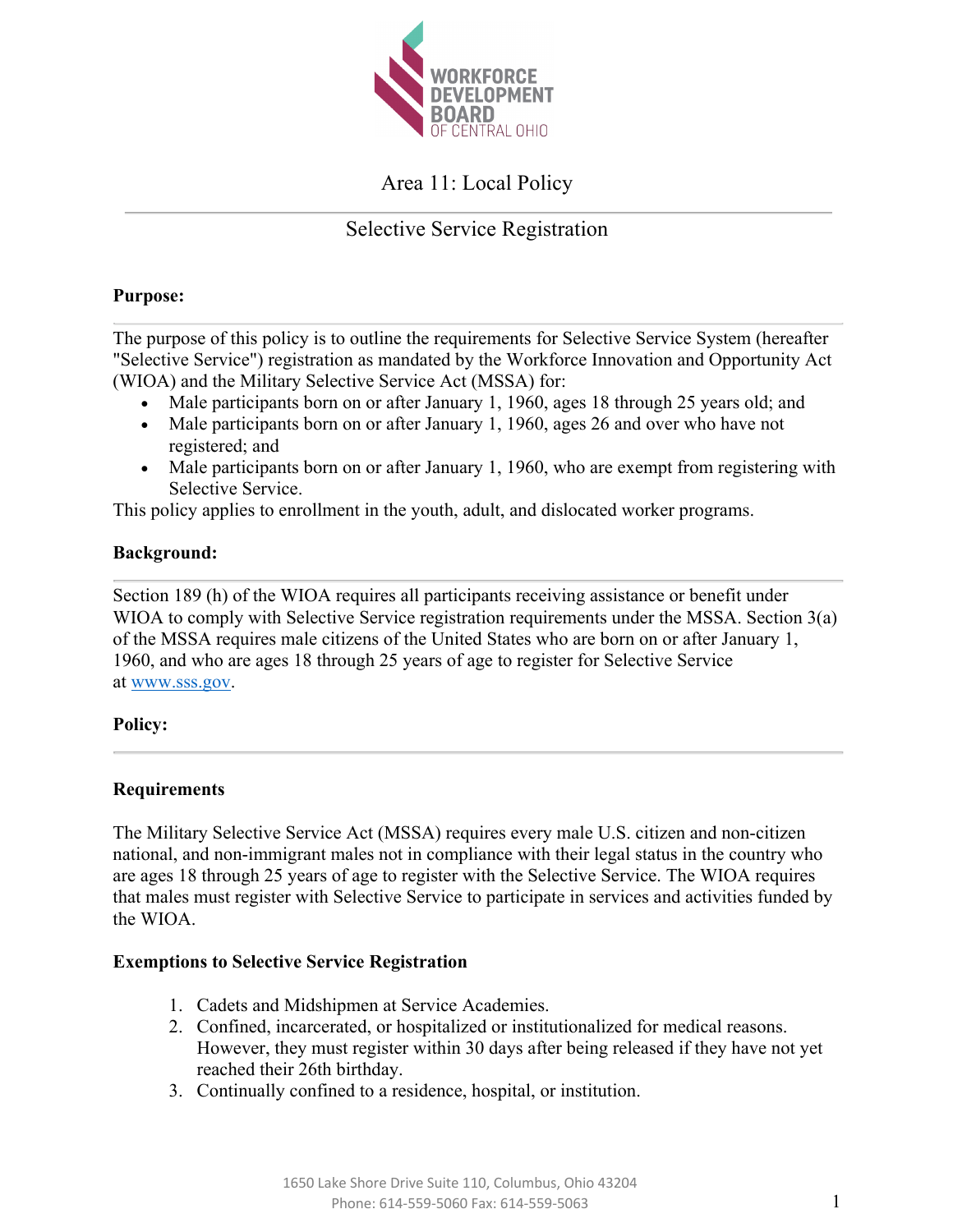- 4. Females: While women officers and enlisted personnel serve with distinction in the U.S. Armed Forces, women have never been subject to Selective Service registration or a military draft in America.
- 5. Lawful non-immigrants on visas (i.e., diplomatic personnel, foreign students, tourists with expired forms). However, a non-immigrant who failed to maintain legal status for more than 30 days is required to register. A non-immigrant student who failed to maintain full-time student status is also required to register.
- 6. Military-related: Members of the Armed Forces on active duty.
- 7. Non-Citizen male: If he enters the U.S. as a permanent resident after he has already passed his 26th birthday, he is not required to register because he is over the age limit.
- 8. Seasonal agricultural workers: Holders of H-2A visa.
- 9. Students in Officer Procurement Programs at military institutions.

# **Special Categories**

- 1. Disabled men, or men with medical conditions: Neither the Military Selective Service Act nor the Presidential proclamation provide an exemption from registration because of a man's mental or physical condition unless Selective Service is provided with documented evidence that the man is hospitalized or institutionalized; or home-bound and unable to function outside the home, with or without assistance; or is in such a physical or mental condition that he would not comprehend the nature of his registration with the Selective Service System. A determination is then made by the Selective Service as to whether or not the man qualifies for exemption from registration.
- 2. Individuals who have had a sex change: Individuals who are born female and have a sex change are not required to register. U.S. citizens or immigrants who are born male and have a sex change are still required to register. In the event of a resumption of the draft, males who have had a sex change can file a claim for an exemption from military service if they receive an order to report for examination or induction.
- 3. Only sons: Sole surviving sons must register, and they can be drafted. However, they may be entitled to peacetime deferment if there is a military death in the immediate family.

An individual may obtain a Status Information Letter from Selective Service if he:

- Believes that he was not required to register; or
- Did register but cannot provide any documentation of the registration.

The Request for Status Information Letter form can be accessed at http://www.sss.gov/PDFs/ infoform.pdf, and the instructions can be accessed at http://www.sss.gov/PDFs/instructions.pdf. The individual will need to describe, in detail, the circumstances that prevented him from registering and provide the documentation of such circumstances. The documentation should be specific as to the dates of the circumstances.

If the Status Information Letter indicates that an individual was not required to register for the Selective Service, then he is eligible to enroll in WIOA services. If the Status Information Letter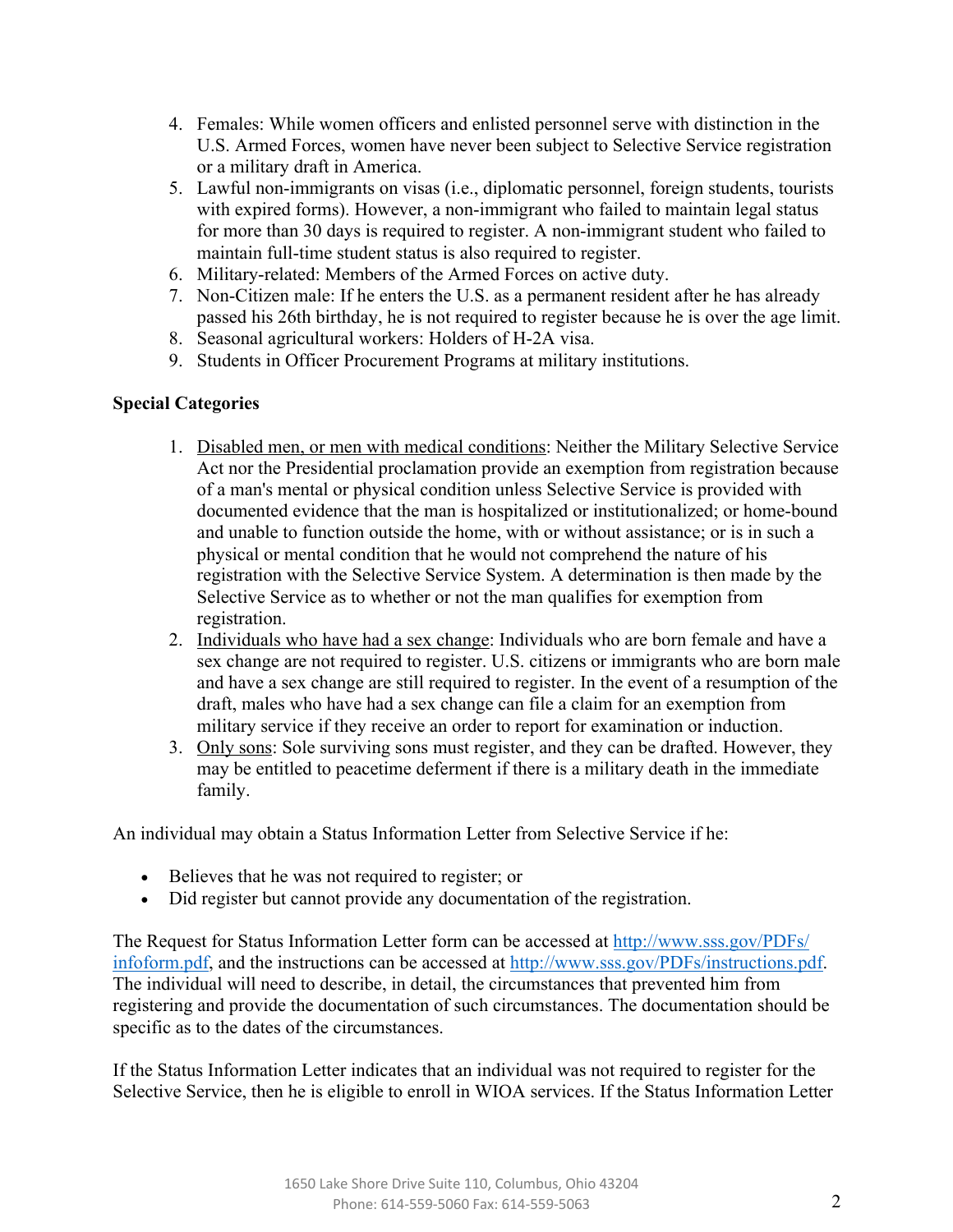indicates that the individual was required to and did not register, he is presumed to be disqualified from participation in WIOA services until it can be determined that his failure to register was not knowing and willful.

It should be noted that the request for a Status Information Letter from Selective Service is not required. The local area may initiate its process to determine if the failure to register was knowing and willful without first having the applicant request the Status Information Letter.

# **Determining Eligibility for Customers who Failed to Register**

# Males ages 18 through 25

An individual who is of age (i.e., ages 18 through 25) but not registered with Selective Service must be directed to register at www.sss.gov prior to enrollment in the WIOA.

# Males ages 26 and older

In 1986, the Military Selective Service Act was amended by Public Law 99-661, 1366, to require that military registration status must be examined and confirmed as follows:

"A person may not be denied the right, privilege, or benefit under federal law by reason of failure to present himself for and submit to registration under section 453 of the MSSA if:

- 1. The requirement to register has terminated or become inapplicable to the person, and
- 2. The person shows by a preponderance of the evidence that the failure of the person to register was not a knowing and willful failure to register."

Males age 26 and older, born on or after January 1, 1960, who have not registered with Selective Service, are considered "ineligible" to participate in WIOA services.

If the individual was required to but failed to register with the Selective Service as determined by the Status Information Letter or by his own acknowledgment, the individual may only receive services if he can establish by a preponderance of the evidence that the failure to register was not knowing or willful. The WIOA staff is responsible for evaluating the evidence presented by the individual and determining whether the failure to register was a knowing and willful per the local area's procedures.

**Note:** Former Illegal Aliens - Male aliens 26 years or older who entered the U.S. illegally and who were subsequently granted legal status by the INS (IRCA-legalized aliens) or who were born after December 31, 1959, can be registered in WIOA. It is important to remember that WIOA prohibits participation of an alien without legal status from INS, even if there is a determination that there is evidence to show the customer did not knowingly and willfully fail to register with Selective Service.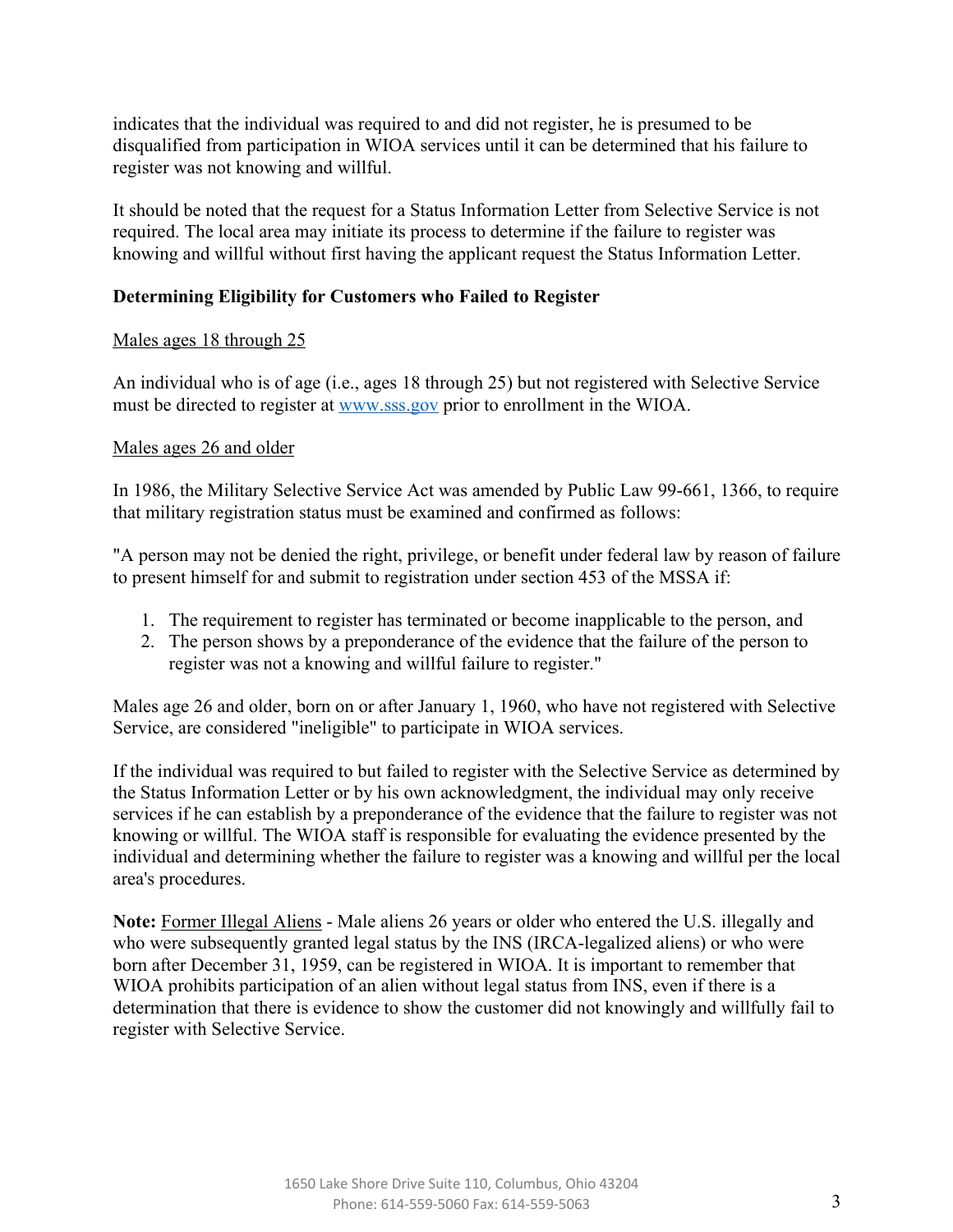# **Ensuring Selective Service Compliance in the Public Workforce System**

The state of Ohio will ensure all males born on or after January 1, 1960, present documentation showing compliance with the Selective Service registration requirement. Acceptable documentation to determine a person's Selective Service registration status includes:

- 1. Selective Service Acknowledgement letter;
- 2. Form DD-214 "Report of Separation";
- 3. Screen printout of the Selective Service Verification site: www.sss.gov/RegVer/wfVerification.aspx

For males who have already registered, this website can be used to confirm their Selective Service number as well as the date of registration, by entering a last name, social security number, and date of birth;

- 1. Selective Service Registration Card;
- 2. Selective Service Verification Form (Form 3A); and/or
- 3. Stamped Post Office Receipt of Registration.

## **Determining Knowing and Willful Failure to Register**

If the individual was required but failed to register with the Selective Service as determined by the Status Information Letter or by his own acknowledgment, the individual may only receive services if he can establish by a preponderance of the evidence that the failure to register was not knowing and willful. Service providers will be responsible for evaluating the evidence presented by the individual and determining whether the failure to register was a knowing and willful failure.

In determining whether the failure was "knowing," service providers should consider: • Was the individual aware of the requirement to register?

- 1. If the individual knew about the requirement to register, was he misinformed about the applicability of the requirement to him (e.g., veterans who were discharged before their 26th birthday were occasionally told they did not need to register)?
- 2. On which date did the individual first learn he was required to register? Where did the individual live when he was between the ages of 18 and 26?
- 3. Does the Status Information Letter indicate Selective Service sent letters to the individual at that address and did not receive a response?

In determining whether the failure was "willful," service providers should consider:

- 1. Was the failure to register done deliberately and intentionally?
- 2. Did the individual have the mental capacity to choose whether or not to register and decided not to register?
- 3. What actions, if any, did the individual take when he learned of the requirement to register?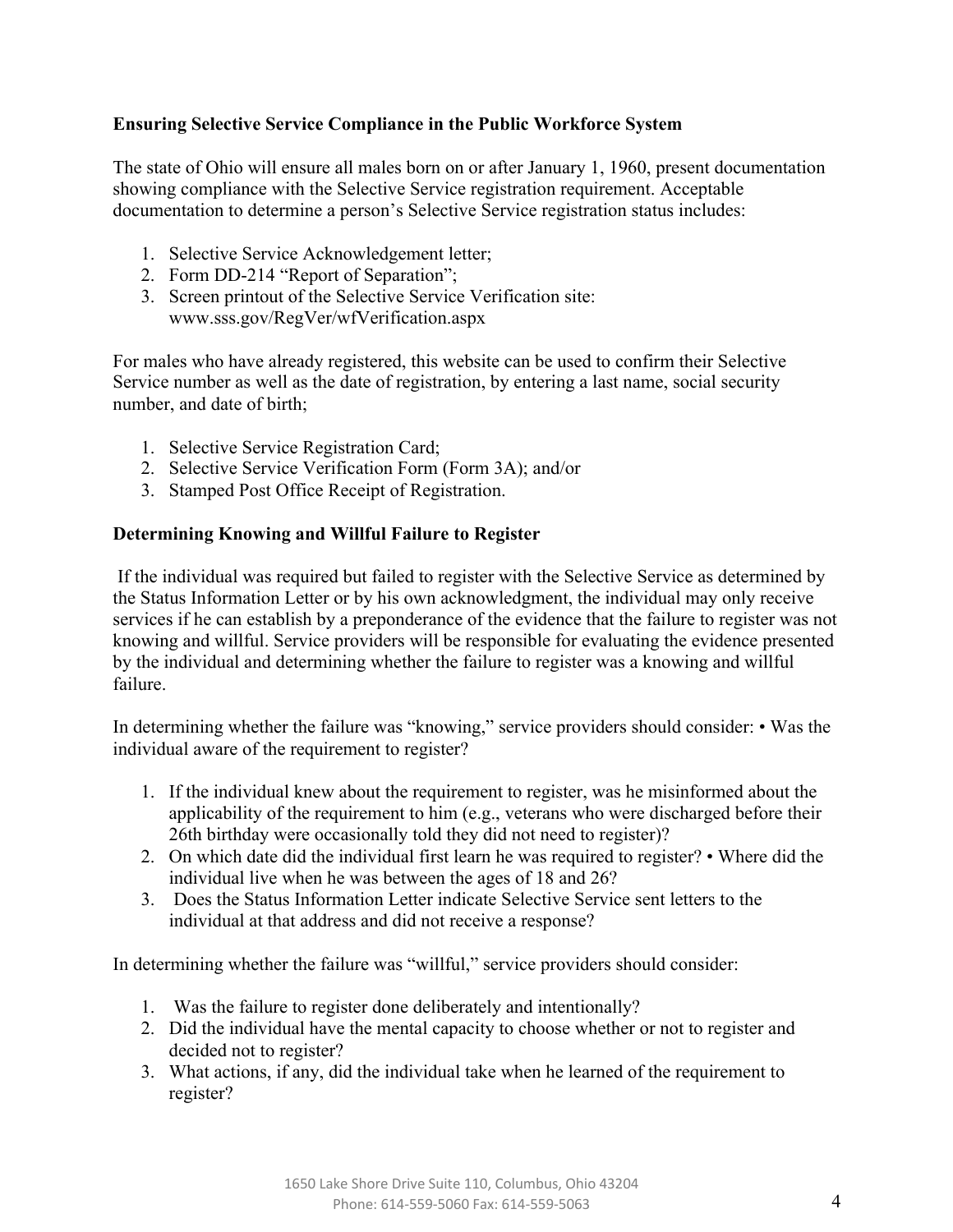If the service provider determines it was not a knowing and willful failure and the individual is otherwise eligible, services may be provided. If the service provider determines the evidence shows the individual's failure to register was knowing and willful, WIOA services must be denied. Individuals denied services must be advised of available WIOA grievance procedures. Service providers must keep documentation related to all evidence presented in determinations related to Selective Service.

### **How to Register for Selective Service**

### Register Online

Of-age males may register online with Selective Service: www.sss.gov.

### At the Post Office

Selective Service "mail-back" registration forms are available at any U.S. Post Office. Of-age males can complete the form and mail it to Selective Service, while those living overseas may register at any U.S. Embassy or consular office.

### Check Box

Males ages 18 through 26 can register when completing the Federal Student Financial Aid (FAFSA) form. By checking box #22 of the FAFSA form, the Department of Education will furnish the registration information to Selective Service.

### High School

Males attending high school should consult with their guidance counselor regarding the identification of the assigned Selective Service registrar.

### **Documentation**

Local areas need to maintain accurate documentation in circumstances where either the individual is too old to register or meets any of the allowable exceptions to the Selective Service registration requirement. Such documentation must be maintained in the participant file following source documentation requirements outlined in WIOAPL No. 15-07, Source Documentation for WIOA Eligibility.

## **The Selective Service number is required to be reported, as appropriate, in the Ohio Workforce Case Management System (OWCMS).**

### **Monitoring**

Through the state's monitoring system, program monitors will review selective service documentation, including conducting a participant file review, during the annual onsite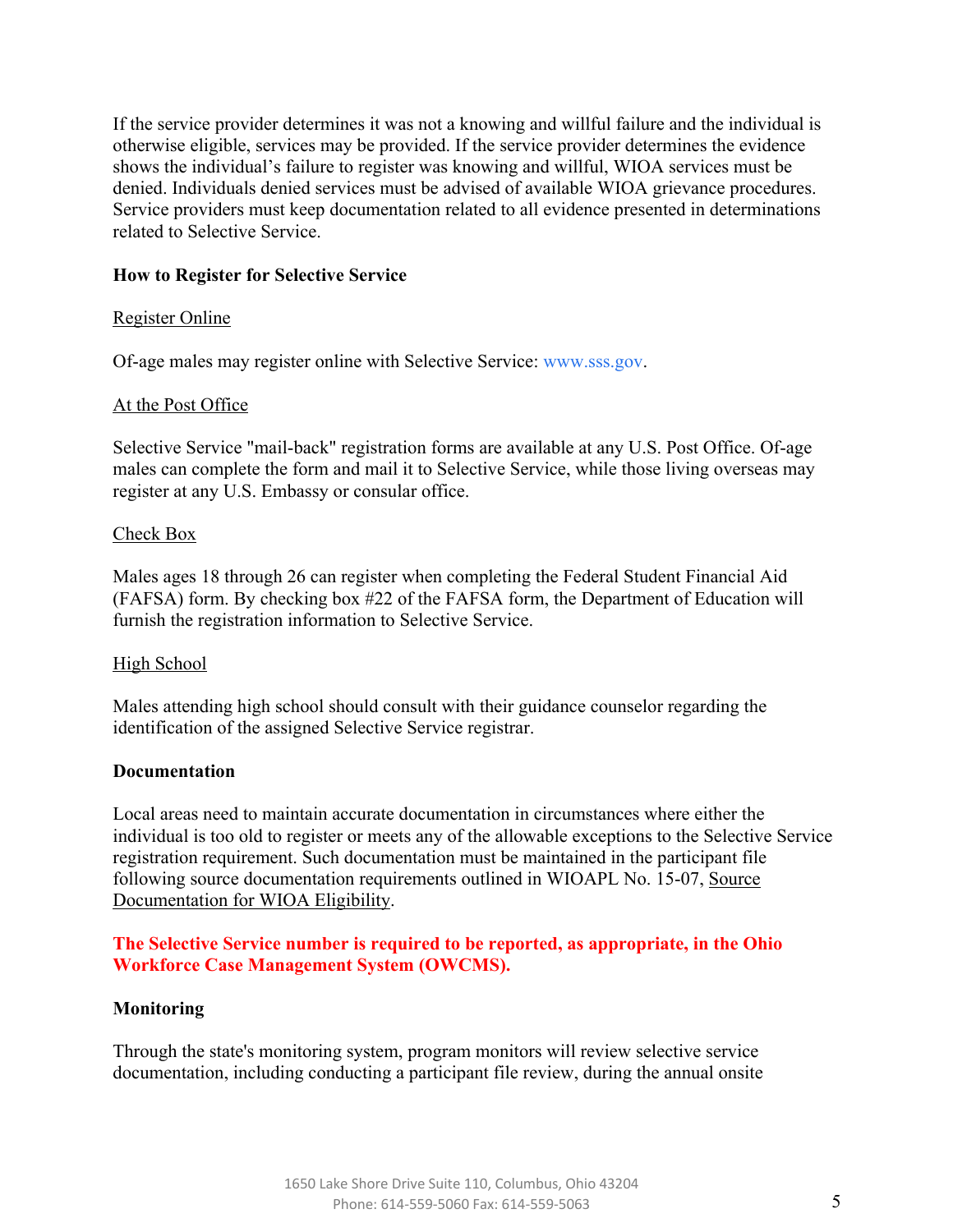monitoring review for compliance with federal and state laws and regulations. Any issues will be handled through the state's monitoring resolution process.

## **Definitions:**

## **References:**

Workforce Innovation and Opportunity Act, Public Law 113-128

29 U.S.C. 3101, et seq.

Military Selective Service Act, 50 U.S.C. App. 453, 32 C.F.R. Part 1605.

USDOL, Training and Employment Guidance Letter No. 11-11, Change 2, Selective Service Registration Requirements for Employment and Training Administration Funded Programs, (May 16, 2012).

ODJFS, Workforce Innovation and Opportunity Act Policy Letter No. 15-07, Source Documentation for WIOA Eligibility, (July 1, 2015).